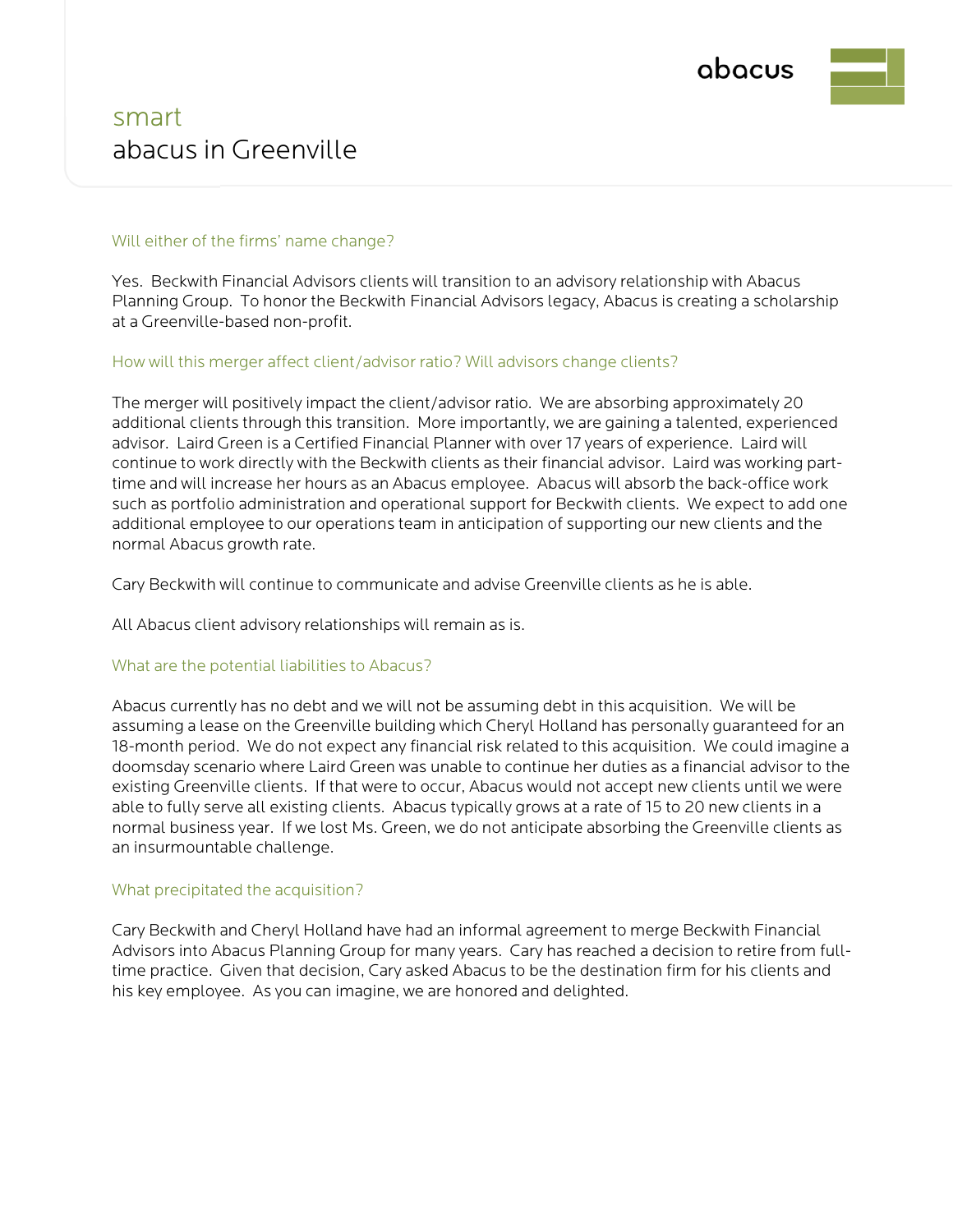



# smart abacus in Greenville

## How will this affect the structure of Abacus from a client's point of view?

Over the past two months, several members of the Abacus team have travelled to Greenville to meet with Beckwith Financial clients and answer concerns. From their perspective, transitioning from a firm of two advisors and less than 30 clients to a firm with 25 employees and 200 clients is a disconcerting prospect. The goal of the trips was to listen to Beckwith clients. Another goal was to share how much the two firms have in common, our desire to retain Laird Green as their financial advisor, and the depth of Abacus's systems and processes that allow us to serve each client wisely and effectively. Abacus has absolutely nothing to gain through growth unless our existing clients are well served.

Going forward, we do not expect much management oversight of the Greenville office. Laird Green will become a member of the Abacus financial planning team. Laird will join our four existing virtual team members who live in Tampa, Charlotte, Swansea and Germany.

Abacus's existing Greenville clients may now choose to meet with us in Greenville. We do not anticipate any other changes for the existing Abacus clients.

# How does the Greenville business blend into the Abacus culture?

After meeting with the first two Beckwith Financial Advisor clients, we realized the two firms were definitely a hand and glove fit. Our new clients are smart, decent, thoughtful individuals who are seeking to preserve or create wealth. We expect to learn from these new relationships and to develop new skills that will serve other Abacus clients too.

### Will Greenville adopt Abacus's current software programs, investment philosophy, processes, etc?

The Greenville office will adopt all of Abacus's systems, procedures, and processes. We already share the same portfolio administration systems and custodial relationships. The technology team expects to have all Greenville client data in our client relationship software and document management system by the end of July. We increased our summer internship hires to meet this data entry challenge.

Abacus will retain the existing office space in Greenville, South Carolina for a minimum of two years. The Greenville office will retain its existing phone and fax numbers but the two phone systems will merge within 30 days so that all Abacus team members are on the same phone system.